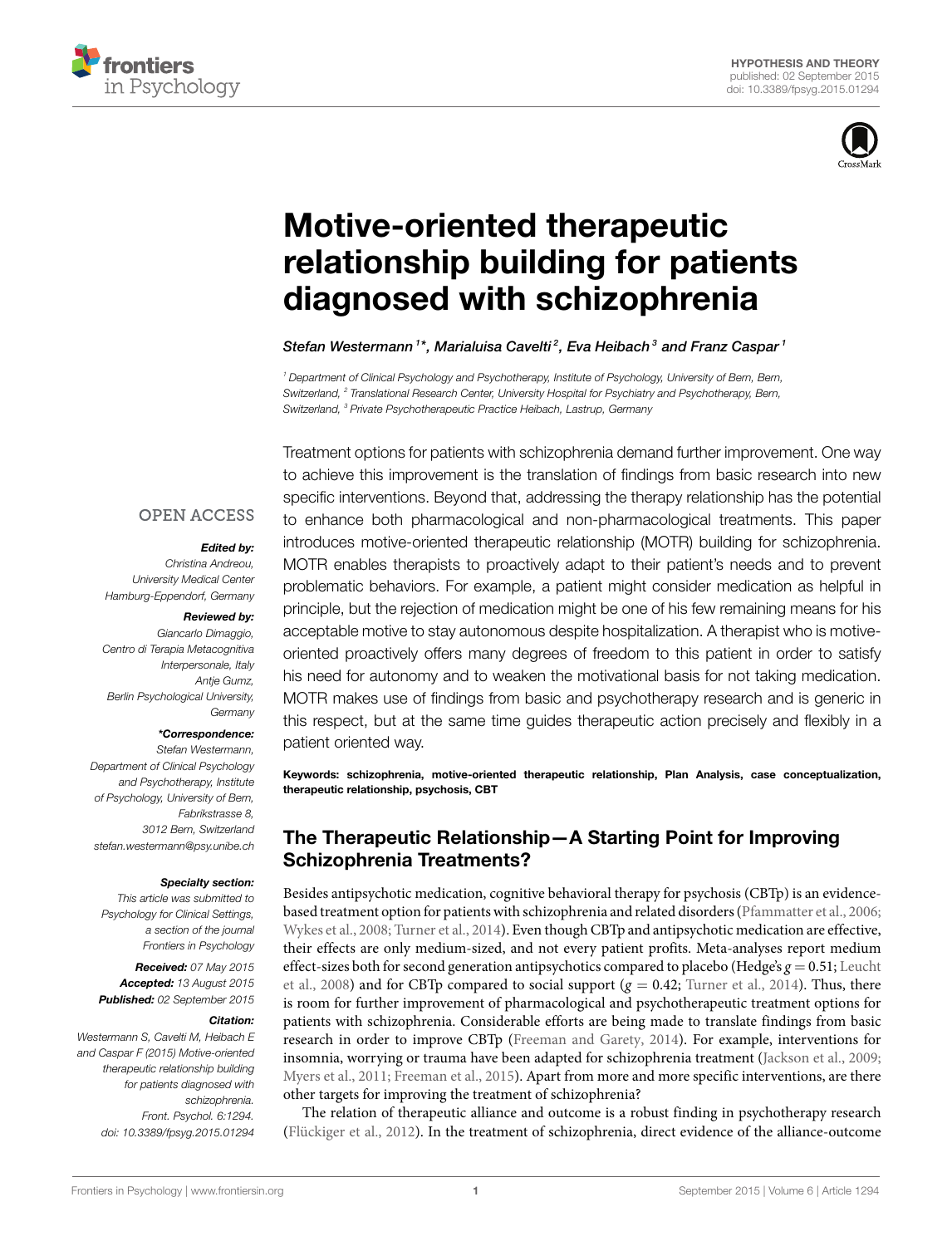relation is scarce but consistently positive for psychotherapy [\(Svensson and Hansson,](#page-8-4) [1999](#page-8-4); [Priebe et al.,](#page-8-5) [2011](#page-8-5); [Huddy et al.,](#page-7-5) [2012](#page-7-5)), for case management([Farrelly et al.](#page-7-6), [2014\)](#page-7-6) and also for compliance with pharmacotherapy([Lacro et al.,](#page-7-7) [2002](#page-7-7)). Thus, the therapeutic relationship is an important factor in the treatment of schizophrenia and a potential target for improving both pharmacological and psychological interventions.

In stark contrast to the elaborated models of the development and maintenance of psychotic symptoms (e.g., [Bentall et al.,](#page-7-8) [2001](#page-7-8); [Garety et al.,](#page-7-9) [2001\)](#page-7-9), there is no evidence-based theoretical framework of the therapeutic relationship in schizophrenia treatment that informs therapeutic action. Consequently, research on the therapy relationship in schizophrenia treatment is theory-driven only to a minor degree and focuses on patient (e.g., symptoms, insight into illness, attachment style; [Kvrgic et al.,](#page-7-10) [2013](#page-7-10)) and therapist variables (e.g., empathy or trustworthiness; [Evans-Jones et al.](#page-7-11), [2009\)](#page-7-11), or investigates the potentially negative impact of specific intervention strategies, such as cognitive dispute, on therapeutic relationship [\(Wittorf et al.](#page-8-6), [2010\)](#page-8-6). Many authors agree that therapeutic relationship building is important and challenging in CBTp [\(Dilks et al.,](#page-7-12) [2013](#page-7-12); [Johansen et al.](#page-7-13), [2013;](#page-7-13) [Jung et al.](#page-7-14), [2014](#page-7-14)), but the recommendations are divergent and range from specific suggestions for difficult situations in therapy (e.g., mistrust or affective flattening; [Klingberg and Wittorf](#page-7-15), [2012\)](#page-7-15) to empathy and mindfulness trainings in therapist qualification programs [\(Jung et al.](#page-7-14), [2014](#page-7-14)). In addition, treatment manuals for schizophrenia highlight the importance of building and maintaining a good therapeutic relationship (e.g., [Lincoln,](#page-7-16) [2006;](#page-7-16) [Chadwick](#page-7-17), [2008\)](#page-7-17) and recommend specific therapeutic techniques (e.g., emotional validation and normalization; [Lincoln,](#page-7-16) [2006](#page-7-16)) and stances (e.g., radical collaboration; [Chadwick,](#page-7-17) [2008\)](#page-7-17). However, empirical findings and practical recommendations are not integrated within an overarching framework. Nonetheless, a growing number of psychotherapy approaches focus on the therapy relationship in the treatment of patients with schizophrenia (e.g., metacognitive interpersonal therapy, [Salvatore et al.,](#page-8-7) [2012](#page-8-7); for a case study, see [Hillis et al.](#page-7-18), [2015;](#page-7-18) as well as a mentalization-based approach, [Brent,](#page-7-19) [2015](#page-7-19)).

In sum, the therapeutic relationship is a promising starting point for improving both pharmacological and psychotherapeutic schizophrenia treatments, but there is need for a therapy relationship framework in schizophrenia treatment. A framework for building and maintaining a therapeutic relationship in schizophrenia treatment has to meet multiple demands. An optimal framework (a) integrates existing empirical findings on the therapy relationship, (b) informs therapeutic action both proactively and reactively, individualized for each patient, (c) makes full use of findings from basic research, and (d) is compatible with the diversity of interventions (e.g., pharmacological and psychotherapeutic interventions). Motiveoriented therapeutic relationship (MOTR; [Caspar,](#page-7-20) [2011\)](#page-7-20) is a framework that has the potential to meet these requirements and has begun to demonstrate its utility in mental disorders such as borderline personality disorder([Kramer et al.](#page-7-21), [2011\)](#page-7-21) and narcissistic personality disorder [\(Kramer et al.](#page-7-22), [2014](#page-7-22)). MOTR was also applied to severe Axis-I disorders such as bipolar disorder [\(Kramer et al.](#page-7-23), [2009\)](#page-7-23). Moreover, a flexible, motive-oriented

therapist behavior seems to be particularly beneficial for patients with more severe symptomatology and less resources([Grawe](#page-7-24) [et al.](#page-7-24), [1990\)](#page-7-24).

# **Motive-Oriented Therapeutic Relationship Building in Schizophrenia Treatments**

What is MOTR and how does it work? In pharmacological and psychotherapeutic treatments, patient behavior which interferes with a generally useful therapeutic procedure and potentially at the end with outcome can be defined as *problematic behavior*. In that sense, refusing medication, not acknowledging a mental disorder or concealing symptoms are problematic behaviors in the treatment of schizophrenia. Therapists who insist on taking medication, try to argue patients into being insightful or try to convince patients of giving up their delusional beliefs are trying to deal with problematic behavior. However, might such a therapist behavior also be problematic? MOTR helps the therapist to address problematic patient behavior in an unproblematic, adaptive way. In this section, MOTR is introduced and its application to schizophrenia treatment will be illustrated in three exemplary domains (medication compliance, delusional beliefs, and negative symptoms).

A central tenet of MOTR building is that each problematic behavior of a patient has at least one unproblematic, acceptable superordinate purpose or motive([Caspar](#page-7-20), [2011\)](#page-7-20). If therapists have an idea of the superordinate motive of a problematic behavior (i.e., its instrumentality), they have an increased chance to proactively address this acceptable purpose without reinforcing the problematic behavior. When looking for an unproblematic motive one infers motives up in an instrumental hierarchy (in which concrete instrumental behaviors are on the bottom), and once one has arrived at a higher level asks "Is this motive unproblematic?". If the motive is still problematic, one keeps asking "And to which superordinate motives does this motive serve?" until one reaches an unproblematic motive. But as motives become less and less specific when approaching the level of general needs, one does not go higher than necessary to avoid spoiling resources by lacking correspondence to the individual motives of a particular patient. For example, a patient might reject medication. An acceptable superordinate motive could be to experience oneself as being autonomous. Thus, one can look for complementary therapist behaviors such as proactively offering many degrees of freedom in therapy sessions. If the superordinate motives are saturated or even oversaturated by a therapist independent of the problematic means (patient experiences himself as autonomous), the problematic behavior is not needed anymore by the patient (rejection of medication in order to increase autonomy no longer necessary) and by being proactive and non-contingent in time to patient behavior, the therapist does not (unintentionally) reinforce the problematic behavior, which might happen when reacting on a behavioral level (forcing to take medication).

In addition to reducing problematic patient behavior, MOTR aids the therapist to satisfy patient's basic needs by being responsive to motives and behaviors, which are acceptable from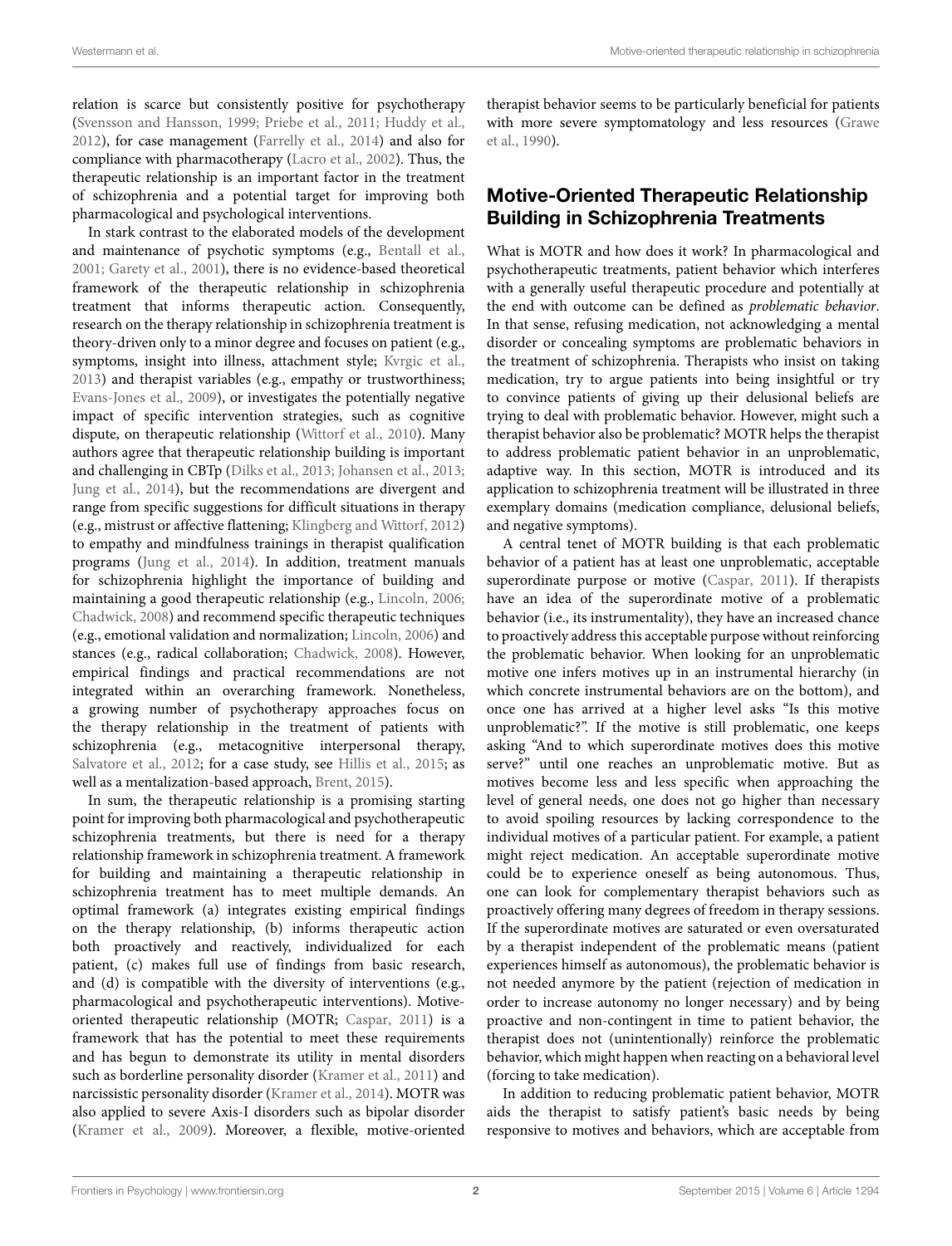the outset. Revealing the individually most important topics and motives, a case conceptualization also leads the way to complementary offers in the most valuable currency for this patient, and helps to prevent spoiling resources by attempting to serve all needs in an undifferentiated way. For example, when a patient has a pronounced need for orientation and control, the issue of being an independent decision-maker may be of particular importance for this patient, and is seen as unproblematic motive, the therapist creates situations in which the patient can experience himself as decision-maker.

## **CBTp Techniques for Relationship Building From a MOTR Perspective**

Currently, the primary CBTp techniques for building and maintaining the therapy relationship are normalizing and (emotional) validating (e.g., [Lincoln](#page-7-16), [2006](#page-7-16)). From a MOTR perspective, both techniques are motive-oriented in many but not all therapy situations. Normalizing conveys to the patient that many other people have similar experiences. First, this is likely to satisfy the need for affiliation, as one is part of a group of many similar human beings. Second, normalizing implies that one is not "crazy" or "abnormal," preventing further threats to self-esteem and also preventing a threat for autonomy ("I'm crazy and will be in a ward for the rest of my life"). Last not least, normalizing may help to satisfy the need for orientation and control, because the information that even psychotic symptoms are rather normal in fact provides orientation. With regard to validation, similar motive-oriented consequences for patients are likely. Particularly, validation means that patient and therapist do not argue about the truth of a delusional belief or the authenticity of voices. In contrast, the therapist understands the emotional and behavioral reactions of the patient and communicates this understanding and empathy. This is a corrective experience for many patients as they are no longer forced to defend their view of the world or conceal it in order to protect their self-esteem and need for orientation. In line with this, the effect of normalizing and validation compared to educating supported psychological treatment motivation in an analog study [\(Lüllmann and Lincoln,](#page-8-8) [2013](#page-8-8)). However, if the maintenance of a delusional belief of a patient has a strong instrumentality for self-esteem (e.g., grandiose or erotomanic delusions, voice of God, etc.), a standard normalizing approach would be adverse according to MOTR because it endangers an important instrumentality of the behavior (e.g., a therapist saying "Many people think that they have a special connection to God, this is normal" is likely to threaten the need for self-esteem enhancement and/or attachment of a patient).

#### **Medication Compliance**

The behavior "refuses medication" might primarily serve to satisfy the need for autonomy, as in the example in the previous section. However, another patient might refuse medication in order to evoke additional sessions with a therapist or a closer contact with caregivers, to satisfy his need for attachment. Yet, another patient who beliefs he is persecuted outside the ward might refuse medication to prolong his hospitalization, in order to satisfy his need for security. Furthermore, another patient might

"forget" taking medication in order to avoid being reminded of being ill, which in turn protects self-esteem. And yet another patient may simply want to avoid negative side effects. Thus, one problematic behavior can serve very different motivational purposes. In addition, a problematic behavior can be multiply determined (e.g., serving autonomy *and* affiliation).

MOTR suggests different therapeutic stances and interventions, depending on the instrumentality of the problematic behavior. With regard to autonomy and control, satisfying the Plan "exercise control" by broadening the opportunity for decision-making in other domains can be expected to weaken the motivational basis for not taking medication. In contrast, a dispute of the pros and cons of medication each time the patient rejects medication would be a positive reinforcement of the patient behavior  $(C+)$ , because he or she experiences herself as in control which would be in line with the basic need (given that the medication is not forced). When the problem behavior is instrumental for attachment (evoking more caregiver contact by refusing medication), regular and non-contingent short contacts would be derived from the MOTR approach in order to saturate the motivational basis for rejecting mediation.

#### **Maintenance of a Delusional Belief**

In line with the cognitive model of psychosis [\(Garety et al.](#page-7-9), [2001\)](#page-7-9), the maintenance of a delusional belief is likely to satisfy the need for orientation and control in many patients. In addition, the direct cognitive disputation of such a belief can be seen as threat for the self-esteem. In that sense, "typical" therapeutic strategies such as psychoeducation or persuading patient into being insightful are problematic therapist behaviors for many patients, as they pose a direct threat to the self-esteem and to the need for orientation and control. However, if a patient has a first episode, no elaborated delusional beliefs and a deprived need for orientation and control, then psychoeducation and the facilitation of a biopsychosocial problem model is expected to be very helpful, according to MOTR. Thus, MOTR enables the therapist to make informed decisions when to use which intervention.

If the maintenance of a delusional belief is multiply determined (i.e., is instrumental for two or more superordinate motives) and has an instrumentality for self-esteem (e.g., grandiose delusion), MOTR would suggest that the therapist supports the self-esteem in each session. In such a way, MOTR would satisfy the self-esteem motive independent of grandiosity delusion thus paving the way for direct interventions regarding the delusional belief or other helpful interventions. When the need for orientation and control is satisfied by the maintenance of a delusional belief, MOTR would suggest that the therapist helps the patient to develop an intrinsic motivation to challenge his beliefs (e.g., with a four-field-schema).

#### **Negative Symptoms**

The effects of pharmacological and psychotherapeutic interventions on negative symptoms are small [\(Elis et al.](#page-7-25), [2013;](#page-7-25) [Chue and Lalonde](#page-7-26), [2014\)](#page-7-26). Is MOTR for schizophrenia able to address these treatment difficulties? First, using MOTR could support therapists to maintain a good therapy relationship even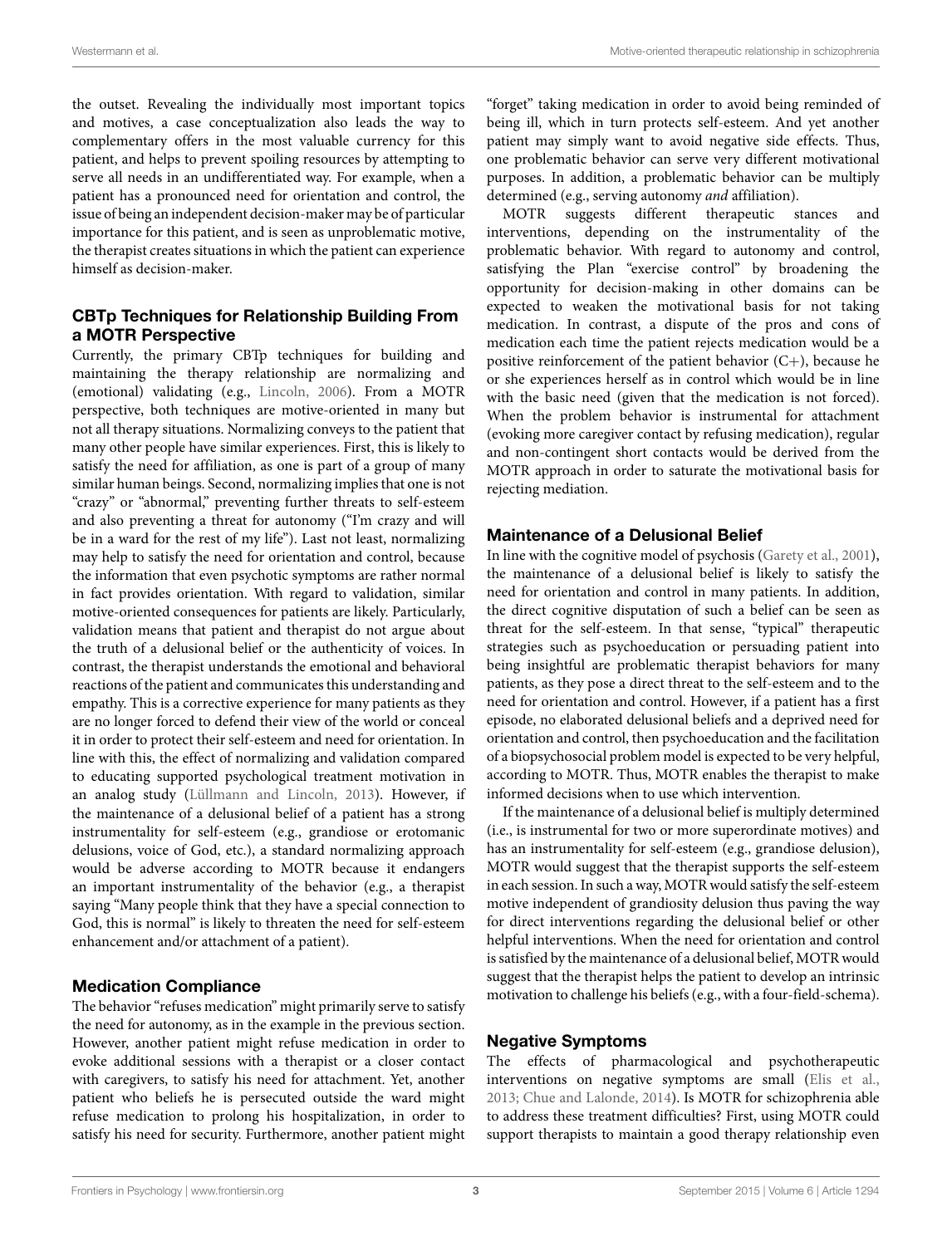

<span id="page-3-1"></span>in face of severe negative symptoms such as blunted affect or alogia. When there is only minimal non-verbal or verbal feedback from the patient, therapists have an even higher demand for framework that guides therapeutic action in order to meet the needs of a patient, with MOTR being such a framework. Second, if future research should reveal that negative symptoms also have an instrumental aspect, MOTR might help to satisfy the motivational basis of negative symptoms.

#### **Summary**

MOTR has a potential to guide therapists to find an unproblematic way to deal with problematic patient behavior and to optimize the conditions for effective psychological and pharmacological interventions for schizophrenia. A prerequisite for MOTR is an understanding of the individual motives of each patient. If therapists have no concept of the individual structure of motives, they are not able to use MOTR. Plan Analysis offers a framework for developing such an understanding [\(Caspar,](#page-7-27) [1995](#page-7-27), [2007](#page-7-28)) and will be outlined in the next section.

# **Inferring the Instrumentality of Experience and Behavior Using Plan Analysis**

The concept of Plan Analysis provides a psychological framework that helps to capture the instrumentality of problematic and unproblematic treatment-related behavior for superordinate motives [\(Caspar,](#page-7-27) [1995,](#page-7-27) [2007](#page-7-28)). The basic units of Plan Analysis are Plans<sup>[1](#page-3-0)</sup> which consist of a goal or purpose (e.g., exercise control) and a means (e.g., refuse medication). Plans are hierarchically nested within each other and can be graphically depicted as Plan structure, with basic human needs at the top and concrete behaviors at the bottom (for an example, see [Figure 1](#page-3-1)). [Grawe](#page-7-29) ([2000](#page-7-29)) assumes four basic human needs: (1) orientation and control, (2) affiliation, (3) enhancement of self-esteem and (4) pleasure/avoidance of pain. *Approach* Plans motivate behavior which establishes congruent experiences (e.g., call friends *→* maintain close relationships), whereas *avoidance* Plans motivate behavior which prevents painful experiences (e.g., withdraw *→* avoid disappointments).

In the example in **[Figure 1](#page-3-1)**, the patient works hard in order to keep his job. His Plan "keep job" serves to stay self-determined, and this Plan serves to maintain orientation and control. When this patient loses his job, for instance due to an exacerbation of schizophrenia, the Plan "keep job" is blocked. Under such circumstances, other Plans that serve the purpose of staying selfdetermined gain importance. In this case, the Plan structure is scarce regarding means for staying self-determined—that is, the Plan structure is *rigid*. The only remaining means for this patient is refusing to take medication in order to maintain his need for orientation and control. Besides rigidity of Plan structures, *multiple determination* is a prevalent property of Plans. In the example in **[Figure 1](#page-3-1)**, the Plan "keep job" serves two superordinate Plans—staying self-determined and enhancing selfesteem. Losing the job, for instance because of schizophrenia, is accompanied by deprivation of *both* of the basic needs for autonomy and self-esteem, according to this Plan structure. In this view, problematic behaviors of patients, such as refusing medication, are goal-oriented and instrumental for satisfying their needs (e.g., staying self-determined), even though they might (as a negative side effect) undermine therapy outcome—at least unless

<span id="page-3-0"></span><sup>&</sup>lt;sup>1</sup>Writtenin the upper case following the tradition of ([Miller et al.](#page-8-9), [1960](#page-8-9)) serving to highlight that their use of Plans differs from the common use, mainly in that they consider most Plans to be non-conscious.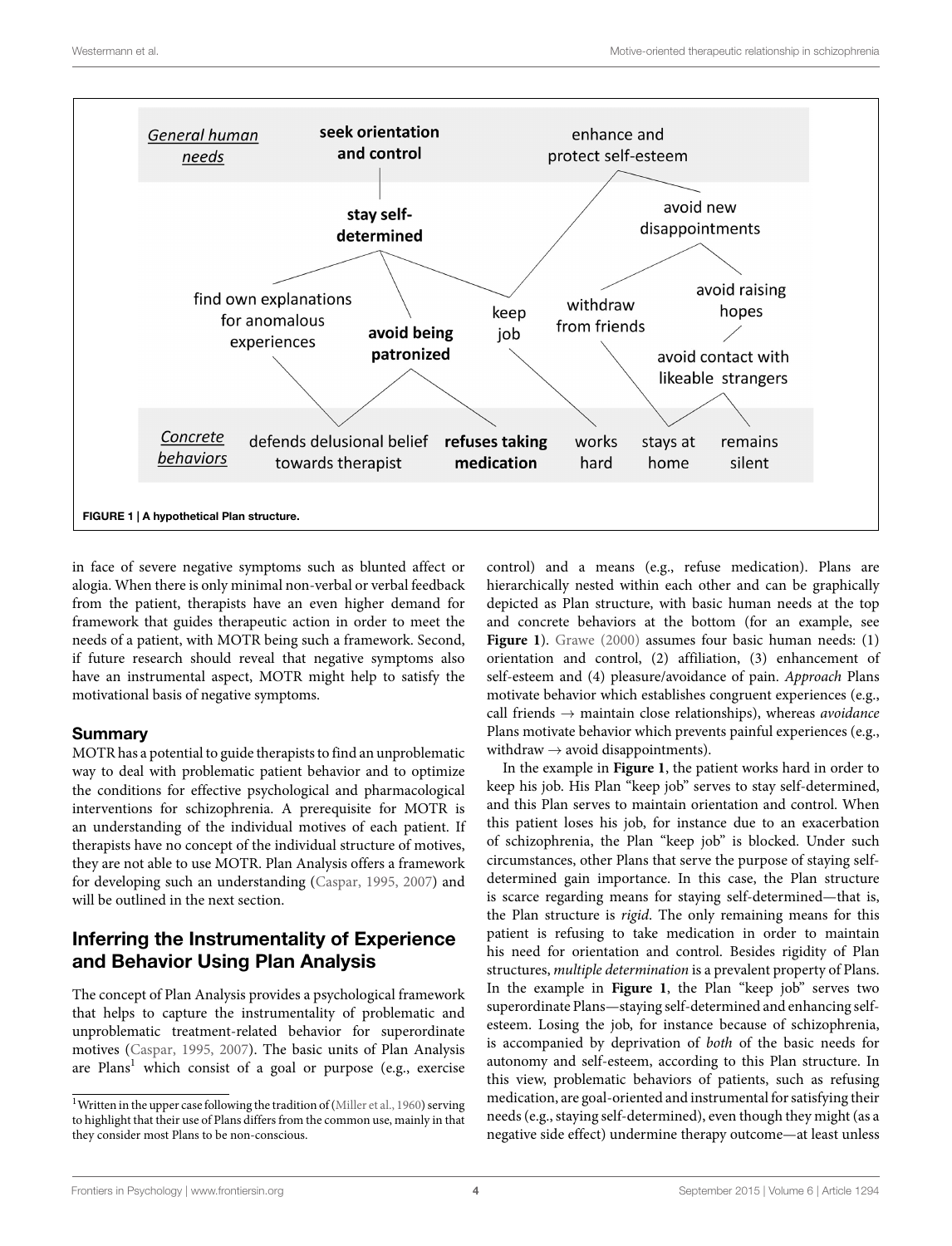| <b>Type</b>                  | <b>Description</b>                                                                                                                                     | <b>Example</b>                                                                                                                                                                                                                                 |
|------------------------------|--------------------------------------------------------------------------------------------------------------------------------------------------------|------------------------------------------------------------------------------------------------------------------------------------------------------------------------------------------------------------------------------------------------|
| Change in environment        | The Plan structure, that is the totality of means for satisfying<br>basic needs, does not fit to changes in the environment or<br>to a new environment | An individual with first-episode psychosis is not able to satisfy his need<br>for autonomy within the restricted setting of a secure ward with his usual<br>Plan "Decide on appointments for yourself," due to a predefined weekly<br>schedule |
| Loss of individual abilities | The means for a purpose (e.g., skills) are no longer available                                                                                         | Neuropsychological deficits accompanying schizophrenia impede<br>studying and block the Plan "graduate"                                                                                                                                        |
| Rigid Plan structure         | An important Plan has only a single (or too few) means for<br>its realization                                                                          | The Plan "Heighten self-esteem" is exclusively realized with the means<br>"Stick to conviction of being loved by Jodie Foster" (erotomanic<br>delusion)                                                                                        |
| <b>Conflicting Plans</b>     | The means of a Plan endangers another important Plan                                                                                                   | The Plan "Conceal hearing voices" endangers the Plan "Seek help when<br>distressed"                                                                                                                                                            |
| Dominance of avoidance Plans | A high number of avoidance Plans reduce the degrees of<br>freedom for realizing approach plans                                                         | The Plans "Avoid stress" and "Avoid a new psychotic episode" hinder<br>the approach Plan "Try to make new friends"                                                                                                                             |

<span id="page-4-0"></span>

the therapeutic offer takes them into account. It is crucial to infer the Plan structure of each patient individually, because the means which patients develop and use to satisfy their common basic needs can differ tremendously. Similarities within a group of patients—to which the term *prototypical Plans* refers—can nevertheless speed up the process of inferring Plans, but it needs to be plausible that a commonly found Plan makes sense also to this individual patient.

How to infer Plans? Patient reports are a valuable but not an exclusive source of information for hypotheses about Plans, particularly in patient with schizophrenia with reduced introspective and neuropsychological abilities (e.g., metacognitive capacities; [Lysaker and Dimaggio](#page-8-10), [2014\)](#page-8-10). The use of multiple sources of information is highly important. In particular, there is a heavy weight on direct observation, especially of non-verbal behavior. Although hypotheses are constructed with the intention of coming as close as possible to patients' actual Plans, one has to keep in mind that they are constructions rather than a reality. Helpful rules for inferring Plans are "always grounding hypotheses in multiple evidence" and "continually revising hypotheses based on new information" (see [Caspar,](#page-7-20) [2011](#page-7-20) for details).

## **Emotions and Plan Analysis**

From a Plan Analysis perspective, negative emotions signal that important Plans and basic needs are threatened or blocked, positive emotions that they are favored([Caspar](#page-7-20), [2011\)](#page-7-20) and are valuable diagnostic information. In general, five types of sources of emotions are assumed in Plan Analysis, which are described and illustrated in **[Table 1](#page-4-0)**.

Schizophrenia is often accompanied by a loss of individual abilities and changes in the environment (i.e., hospitalization, job loss, etc.). Under such circumstances, the flexibility and resilience of the patient's Plan structure is particularly important. The more the structure is rigid or includes conflicting Plans, the more patients have problems satisfying their basic needs and experience negative emotions (see **[Table 1](#page-4-0)**). Then, Plans might be in effect even though they have severe short- or long-term side effects, such as endangering the therapy relationship or even threating life (when a patient kills himself as a last demonstration of autonomy). For example, a loss of individual abilities might block most of the Plans related to self-esteem. Under such circumstances, the remaining Plans such as "maintain paranoid delusion" are particularly important for the patient, even though they can severely disturb the therapy relationship, highlighting the utility of MOTR for many patients with schizophrenia.

Although an individual Plan Analysis for each patient is necessary, findings from basic schizophrenia research should be taken into account to inform individual Plan Analyses were appropriate. In the next section, the instrumental perspective of Plan Analysis is used to review the literature of psychological mechanisms of the development and maintenance of schizophrenia.

## **Need for Orientation and Control**

[Epstein](#page-7-30) ([1990](#page-7-30)) assumed that there is a basic human need for orientation and control that helps individuals to make sense of their experiences and informs them about the degree of control they have in an environment. A deprived need for orientation and control is often signaled by anxiety. Orientation and control are psychological processes that are central to various models and findings from basic schizophrenia research and will be discussed in the next paragraph.

## Cognitive Model of Psychosis

The cognitive model of positive symptoms of schizophrenia by [Garety et al.](#page-7-9)([2001\)](#page-7-9) as well as the more symptom-specific cognitive model of persecutory delusions by [Freeman et al.](#page-7-31) ([2002\)](#page-7-31) or the cognitive model of auditory hallucinations [\(Mawson et al.](#page-8-11), [2010\)](#page-8-11) propose that anomalous experiences or unspecific arousal motivate a search for an explanation or "meaning" (i.e., an appraisal process). The search for meaning in the cognitive models is influenced by emotional processes and cognitive biases. When individuals select a "threat belief" due to their search for meaning, a persecutory delusion develops [\(Freeman et al.,](#page-7-31) [2002\)](#page-7-31). The cognitive models stimulated further research and are also used for case formulations in CBTp (for a review, see [Freeman and Garety](#page-7-1), [2014\)](#page-7-1). From an instrumental perspective, the key process of the models—"search for meaning"—is a Plan that serves the basic need for orientation and control. Accordingly, each attempt to challenge a delusional belief that serves the motive for orientation and control implies the risk of threatening an important Plan. Without offering an alternative explanation that is compatible to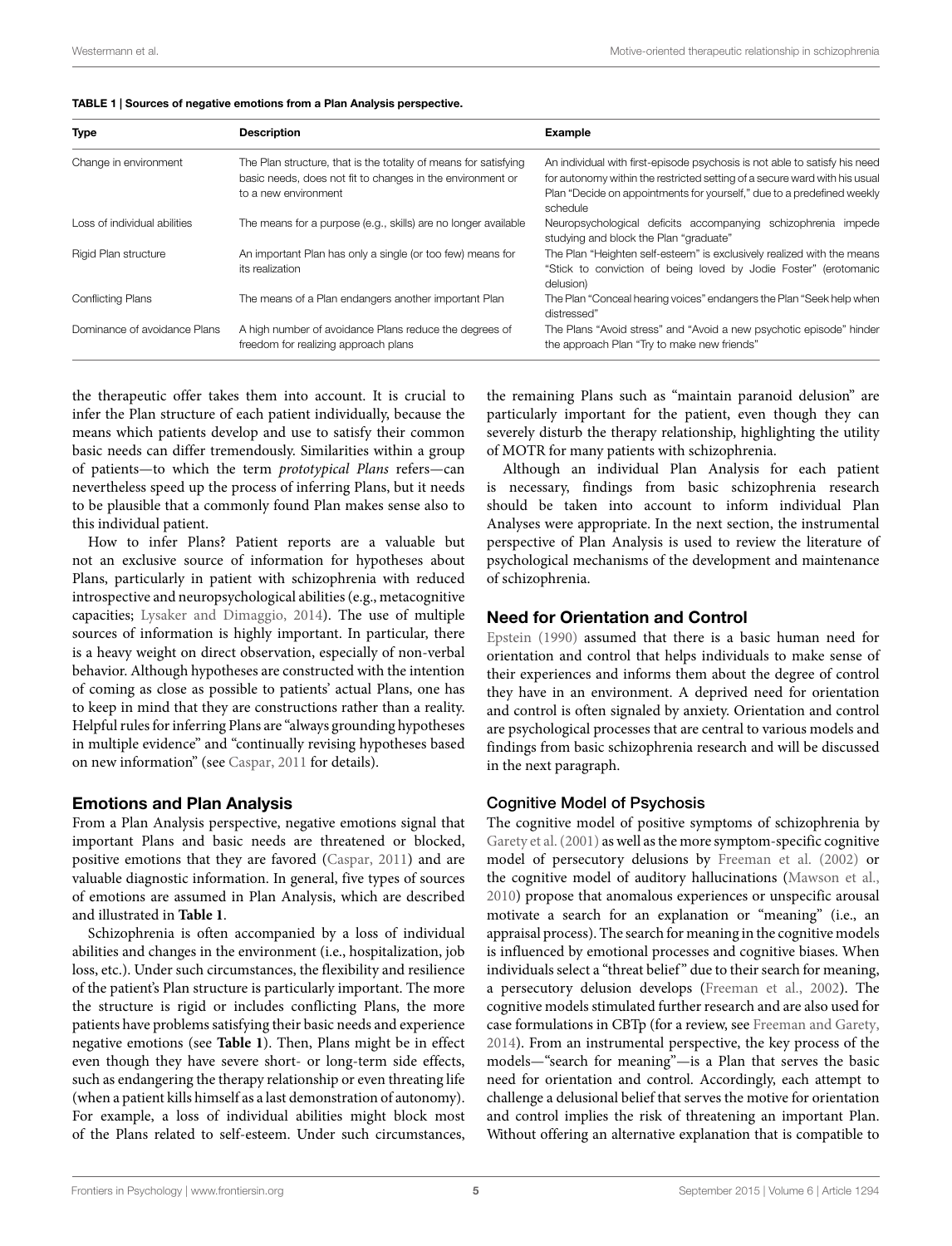the Plan structure of a patient at first, this challenge is likely to result in anxiety, in attempts to protect the belief and in an alliance rupture.

#### Cognitive Biases

Cognitive biases such as jumping to conclusions([Fine et al.,](#page-7-32) [2007](#page-7-32)) or bias against disconfirmatory evidence (BADE; [Moritz](#page-8-12) [and Woodward](#page-8-12), [2006\)](#page-8-12) influence the selection of an explanation for anomalous experiences, according to the cognitive models of psychosis([Garety et al.](#page-7-9), [2001](#page-7-9)). From a Plan Analysis perspective, cognitive biases might not solely express neuropsychological deficits but also be instrumental for satisfying the need for orientation and control and for avoiding conflictual views, being confronted with overdemanding complexity, and more.

#### Anxiety

Mounting evidence suggests that negative emotions play a central and causal role in the development and maintenance of positive symptoms such as delusions and acoustic hallucinations [\(Hartley et al.,](#page-7-33) [2013;](#page-7-33) [Marwaha et al.,](#page-8-13) [2014](#page-8-13)). Studies with intensive longitudinal assessments revealed that increases in anxiety can trigger paranoid ideation in patients with schizophrenia [\(Thewissen et al.,](#page-8-14) [2011\)](#page-8-14). This effect is corroborated by experimental studies in sub-clinical populations, which suggest that anxiety can trigger paranoia [\(Lincoln et al.,](#page-7-34) [2010;](#page-7-34) [Westermann and Lincoln,](#page-8-15) [2010](#page-8-15)). Indirect evidence for the causal role of emotions in the development and maintenance of schizophrenia comes from pilot interventions studies that targeted worrying [\(Foster et al.](#page-7-35), [2010](#page-7-35)) and insomnia([Myers et al.,](#page-8-3) [2011](#page-8-3)) without focusing on psychotic symptoms, but nevertheless reduced psychotic symptom severity. Taken together, the increase of anxiety is likely to trigger psychotic symptoms.

From a Plan Analysis perspective, anxiety might reflect a threatened or blocked need for orientation and control. Plans that increase orientation or facilitate control are expected to be especially relevant for experience and behavior in a state of anxiety, even if they are not adaptive on the long run. These Plans might include excessive worrying, acceptance of delusionlike spontaneous interpretations, retaining existing delusional interpretations that offer orientation and cognitive biases (e.g., jumping to conclusions). Moreover, helpful Plans which could serve as resources such as sleeping in order to prospectively regulate one's emotions([Westermann et al.,](#page-8-16) [2013](#page-8-16)) might be blocked.

## **Need for Enhancing and Protecting Self-Esteem**

Findings from basic clinical and psychotherapy research highlight the relevance of self-esteem for positive symptoms and therapeutic alliance in schizophrenia. Decreases in self-esteem can precede paranoid ideation in daily life according to studies with intensive longitudinal assessments([Thewissen et al.,](#page-8-14) [2011\)](#page-8-14). In experimental studies with sub-clinical samples, the effect of social exclusion on paranoid ideation was mediated by decreases in self-esteem [\(Kesting et al.,](#page-7-36) [2013](#page-7-36)) and paranoid interpretations of social exclusion protected the self-esteem on a short-term scale([Lincoln](#page-8-17) [et al.,](#page-8-17) [2014\)](#page-8-17). Lack of insight is accompanied by *less* selfstigmatization and demoralization across one year in patients with

schizophrenia [\(Cavelti et al.,](#page-7-37) [2014](#page-7-37)), with stigmatization being associated with lower self-esteem([Link et al.,](#page-8-18) [2001](#page-8-18)). There is also evidence for a positive association of patient's rating of the therapy relationship and their level of self-esteem in group interventions([Lecomte et al.,](#page-7-38) [2012\)](#page-7-38). Finally, prototypical Plans such as "Repair the self-esteem" were present in six of seven patients with schizophrenia in a qualitative study [\(Hellener,](#page-7-39) [1997\)](#page-7-39).

Blocked or threatened Plans that serve to satisfy the need for self-esteem enhancement might be relevant for many individual Plan structures. In particular, rigid Plan structures (only limited means for enhancing self-esteem), conflicting Plans (the means of one motive such as affiliation block the means of another motive such as self-esteem) and a predominance of avoidance Plans (protection of self-esteem limits the opportunities for increasing self-esteem) are likely to be part of individual Plan structures of many patients with psychotic disorders. For example, the satisfaction of the need for self-esteem enhancement can depend on a rigid Plan structure of a patient, which includes solely the Plans "keep job" and "maintain belief of being loved by Jodie Foster." When this patient is hospitalized, the Plan "keep job" is blocked. Under such circumstances, other sources for selfesteem enhancement should be established (e.g., validation by the therapist, social skills training, etc.; compare to [Gassmann](#page-7-40) [and Grawe](#page-7-40), [2006](#page-7-40)) prior to a challenging the maintenance of the delusional belief, which is the very last means for protecting self-esteem.

## **Other Basic Human Needs** Need for Affiliation

Attachment insecurity is associated with positive and negative symptoms with a small to medium effect size [\(Gumley et al.,](#page-7-41) [2014\)](#page-7-41). In line with this, attachment avoidance is accompanied by lower therapeutic alliance([Berry et al.](#page-7-42), [2007\)](#page-7-42) and insecure attachment is a risk factor for disengagement from mental health services([Tait](#page-8-19) [et al.,](#page-8-19) [2004](#page-8-19)). Thus, Plan Analysis with patients with schizophrenia should focus on attachment related Plans in detail.

## Need for Pleasure/Avoidance of Pain

Mounting evidence suggest that emotion regulation difficulties are related to psychotic symptoms (e.g., [Westermann and Lincoln](#page-8-20), [2011\)](#page-8-20) and schizophrenia in general [\(O'Driscoll et al.,](#page-8-21) [2014\)](#page-8-21). For instance, the generally adaptive emotion regulation strategy cognitive reappraisal is less frequently used by patients with schizophreniacompared to controls ([O'Driscoll et al.,](#page-8-21) [2014\)](#page-8-21), and findings from a study with sub-clinical samples suggest that reappraisal might be even maladaptive for delusion-prone individuals under social stress([Westermann et al.,](#page-8-22) [2012\)](#page-8-22). In addition, [Owens et al.](#page-8-23) ([2013](#page-8-23)) report a negative correlation between the therapy relationship and difficulties in emotion regulation in patients with schizophrenia and related disorders. Thus, demands in the therapeutic relationship should not threaten emotion regulation strategies unless alternatives to them can be offered or developed. The inclusion of Plans for emotion regulation that serve the basic need for pleasure and avoidance of pain might be important in individual Plan structures.

It needs to be emphasized that, although plausible in a particular frame of reference, Grawe's four "basic needs" are not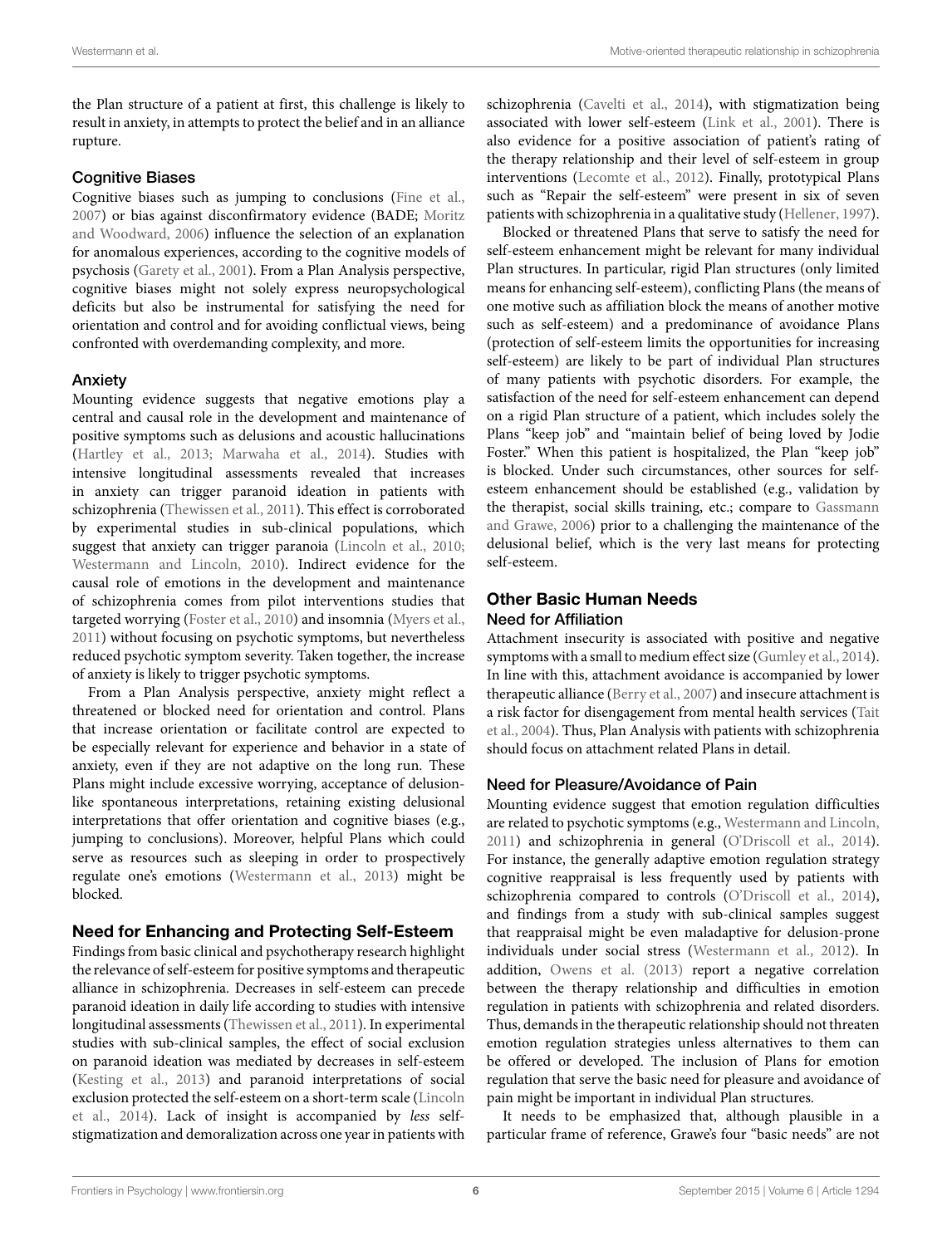exclusive at all. When truly inferring in an inductive bottom-up manner, one finds different needs with different individuals. For example, seeking for meaning appears for many patients as an independent need which goes far beyond seeking orientation, as outlined above.

# **Summary and Outlook**

The assumption that unproblematic and problematic behaviors are instrumental for satisfying the needs of a person is the basis for MOTR. A good therapy relationship can be built and maintained by (1) being responsive and proactively satisfying regarding the important *unproblematic*, acceptable patient behaviors and Plans and (2) being unresponsive to *problematic* behaviors but responsive and proactively satisfying regarding the superordinate acceptable motives to which problematic behaviors hypothetically serve. A prerequisite for MOTR is an understanding of individual motives of a patient, for instance by using Plan Analysis. Plan Analysis has to be carefully and continuously conducted for each patient and can include and integrate findings from basic clinical research if appropriate for a specific patient. Findings from basic research suggest that many patients with schizophrenia have suboptimal Plan structures with regard to autonomy and selfesteem. When a patients' Plan structure does not fit to a new environment or a loss of individual abilities or both (as it seems often to be the case in schizophrenia), patients make frequent and intensive use of problematic behaviors that endangers the therapy relationship due to a lack of alternative Plans. MOTR can guide therapists to build and maintain a good therapy relationship despite such problematic behaviors.

#### **Implications for Psychotherapy**

The main advantage of MOTR in schizophrenia treatments is expected to be that evidence-based interventions from different fields such as pharmacotherapy, CBT or family therapy can be applied more effectively. However, Plan Analysis has more potential than only guiding in-session therapist behavior. Plan Analysis can enrich a case formulation and inform a therapist about patient resources, appropriate skills trainings, and the reasonable sequence of interventions. For example, if the Plan "maintain belief that the voice comes from an angel" serves the need for affiliation and self-esteem, and the patient has only few other means for satisfying these needs, one should include interventions for building up affiliation resources and selfesteem enhancement in the treatment plan. An accordingly staged treatment plan could be: (1) activating and validating patient resources in order to build up a therapy relationship, (2) skills training for enriching the rigid Plan structure for self-esteem and affiliation (e.g., social skills training) and cognitive disputation of automatic thoughts that reflect conflicting Plans, (3) cognitive disputation of the auditory hallucination related delusions (if they are still maintained), and (4) relapse prevention.

Currently, more and more specific interventions for schizophrenia are being developed and evaluated. These interventions target emotion-related processes such as worrying or insomnia, are directly derived from basic research and are a valuable contribution to the treatment of schizophrenia [\(Foster](#page-7-35)

[et al.,](#page-7-35) [2010;](#page-7-35) [Myers et al.](#page-8-3), [2011](#page-8-3)). However, not all "negative" emotions stem from psychopathological processes such as worrying or sleep deprivation due to insomnia. In order to understand the generation of emotions that might trigger psychotic symptoms in a more generic manner, one can make use of Plan Analysis, because it captures recurring emotions on a broader scope. For example, if a patient with schizophrenia experiences negative emotions due to Plans related to a comorbid social phobia, the therapist can address this source of distress by offering the patient exposure therapy (without having to wait on the first treatment manual for exposure therapy in patients with schizophrenia with comorbid social phobia).

#### **Implications for Pharmacotherapy**

When psychiatrists are able to identify their patient's needs and to adapt to them, the instrumentality of the problem behavior "refusal of antipsychotic medication" is less likely to be overlooked. Vicious circles of problematic patient and problematic therapist behaviors could be prevented or stopped (e.g., therapist tries to coerce patient to being insightful in order to take medication, patient refuses medication in order to experience himself as autonomous, and so on). If future empirical research corroborates the hypothesis that there are prototypical Plan structures for patients with schizophrenia, short MOTR trainings for psychiatrists would be feasible and beneficial that do not require psychiatrist to conduct a complete Plan Analysis for each patient.

#### **Research Implications**

A research agenda for MOTR for schizophrenia encompasses three main domains. First, the hypothesis that motivational constructs such as blocked or threatened Plans are relevant to the therapeutic relationship in addition to other variables such as symptom severity or neuropsychological deficits has to be tested. Second, individual Plan Analyses of patients with schizophrenia are necessary in order to empirically determine the validity and reliability of Plan Analysis in schizophrenia. Possibly, such studies will reveal prototypical Plan structures that help to inform future research and trainings. Third, randomized controlled trials are necessary to test whether treatments as usual (e.g., pharmacotherapy, CBTp, etc.) enriched with MOTR are more effective than treatments as usual without MOTR. In addition, such intervention studies would investigate whether therapists that adopt MOTR with patients with schizophrenia are more comfortable and experience themselves as less helpless when using MOTR, because they are able to see the underlying acceptable human needs of their patients' problematic behaviors and can thus avoid vicious circles of problematic behaviors (see [Schmitt et al.](#page-8-24), [2003\)](#page-8-24). Thus, MOTR has the potential to contribute to the mental health of therapists and other care providers.

Taken together, MOTR has the potential to improve both pharmacological and non-pharmacological treatment for schizophrenia by enabling therapists to proactively adapt to their patient's motives and to preventing problematic behavior. The approach makes use of (current and future) findings from basic and psychotherapy research and is generic in this respect, but at the same time guides therapeutic action precisely and flexibly in a patient oriented way.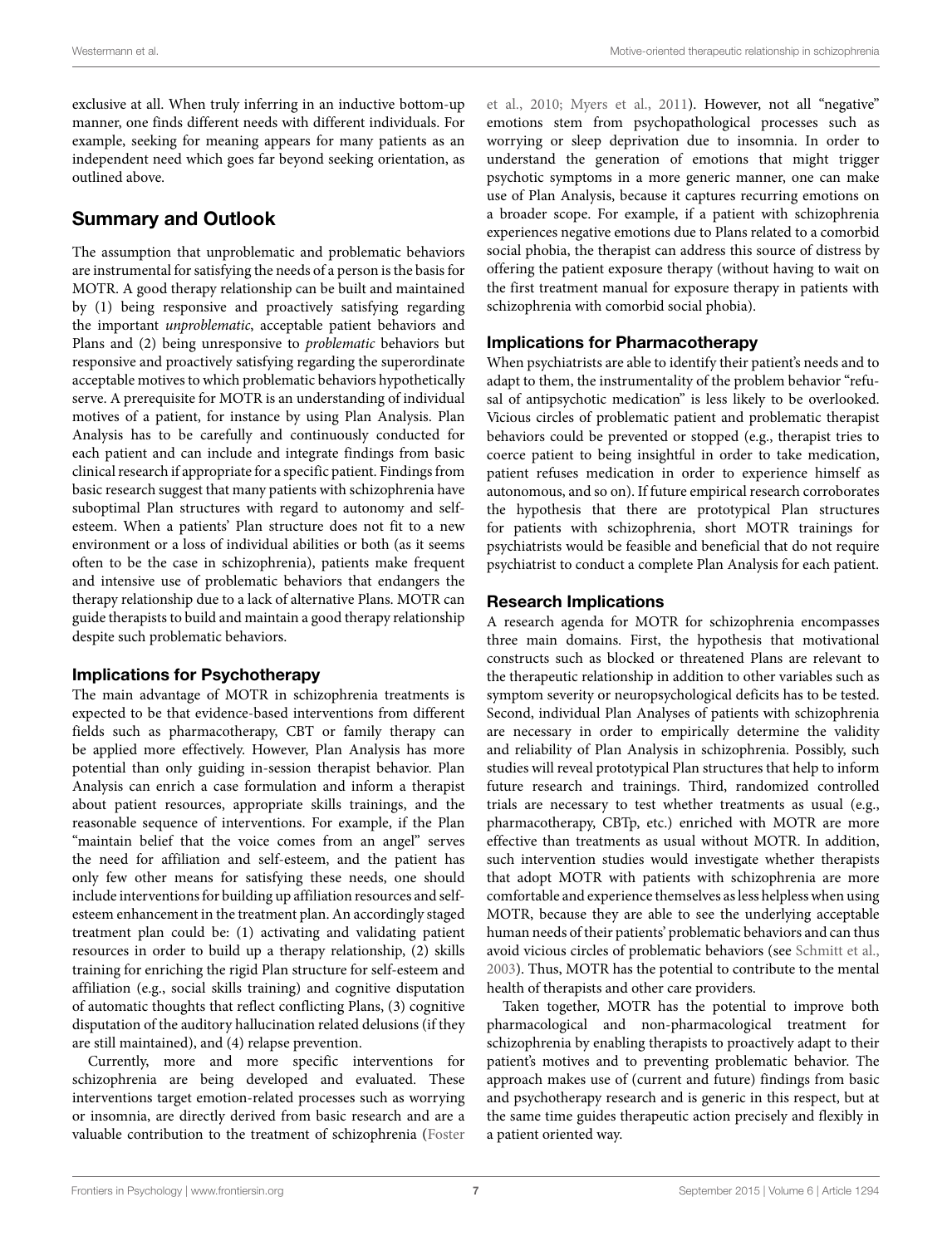## **References**

- <span id="page-7-8"></span>Bentall, R. P., Corcoran, R., Howard, R., Blackwood, N., and Kinderman, P. (2001). Persecutory delusions: a review and theoretical integration. *Clin. Psychol. Rev.* 21, 1143–1192. doi: 10.1016/S0272-7358(01)00106-4
- <span id="page-7-42"></span>Berry, K., Wearden, A., and Barrowclough, C. (2007). Adult attachment styles and psychosis: an investigation of associations between general attachment styles and attachment relationships with specific others. *Soc. Psychiatry Psychiatr. Epidemiol.* 42, 972–976. doi: 10.1007/s00127-007-0261-5
- <span id="page-7-19"></span>Brent, B. K. (2015). A mentalization-based approach to the development of the therapeutic alliance in the treatment of schizophrenia. *J. Clin. Psychol.* 71, 146–156. doi: 10.1002/jclp.22150
- <span id="page-7-27"></span>Caspar, F. (1995). *Plan Analysis. Towards Optimizing Psychotherapy.* Seattle: Hogrefe.
- <span id="page-7-28"></span>Caspar, F. (2007). "Plan analysis," in *Handbook of Psychotherapy Case Formulations*, 2nd Edn, ed. T. D. Eells (New York, NY: Guilford Press), 251–289.
- <span id="page-7-20"></span>Caspar, F. (2011). "Plan analysis," in *Handbook of Psychotherapy Case Formulation*, 2nd Edn, ed. T. D. Eells (New York: Guilford Press), 251–289.
- <span id="page-7-37"></span>Cavelti, M., Rüsch, N., and Vauth, R. (2014). Is living with psychosis demoralizing? Insight, self-stigma, and clinical outcome among people with schizophrenia across 1 year. *J. Nerv. Ment. Dis.* 202, 521–529. doi: 10.1097/NMD.0000000000000160
- <span id="page-7-17"></span>Chadwick, P. (2008). *Person-Based Cognitive Therapy for Distressing Psychosis. Person-Based Cognitive Therapy for Distressing Psychosis*, 1st Edn. (Chichester: John Wiley & Sons). doi: 10.1002/9780470713075
- <span id="page-7-26"></span>Chue, P., and Lalonde, J. K. (2014). Addressing the unmet needs of patients with persistent negative symptoms of schizophrenia: emerging pharmacological treatment options. *Neuropsychiatr. Dis. Treat.* 10, 777–789. doi: 10.2147/NDT.S43404
- <span id="page-7-12"></span>Dilks, S., Tasker, F., and Wren, B. (2013). Conceptualizing the therapist's role in therapy in psychosis. *Psychol. Psychother.* 86, 315–333. doi: 10.1111/j.2044- 8341.2011.02061.x
- <span id="page-7-25"></span>Elis, O., Caponigro, J. M., and Kring, A. M. (2013). Psychosocial treatments for negative symptoms in schizophrenia: current practices and future directions. *Clin. Psychol. Rev.* 33, 914–928. doi: 10.1016/j.cpr.2013.07.001
- <span id="page-7-30"></span>Epstein, S. (1990). "Cognitive-experiential Self-theory," in *Handbook of Personality Theory and Research: Theory and Research*, ed. L. Pervin (New York, NY: Guilford Publications, Inc.), 165–192.
- <span id="page-7-11"></span>Evans-Jones, C., Peters, E., and Barker, C. (2009). The therapeutic relationship in CBT for psychosis: client, therapist and therapy factors. *Behav. Cogn. Psychother.* 37, 527–540. doi: 10.1017/S1352465809990269
- <span id="page-7-6"></span>Farrelly, S., Brown, G., Szmukler, G., Rose, D., Birchwood, M., Marshall, M., et al. (2014). Can the therapeutic relationship predict 18 month outcomes for individuals with psychosis? *Psychiatry Res.* 220, 585–591. doi: 10.1016/j.psychres.2014.07.032
- <span id="page-7-32"></span>Fine, C., Gardner, M., Craigie, J., and Gold, I. (2007). Hopping, skipping or jumping to conclusions? Clarifying the role of the JTC bias in delusions. *Cogn. Neuropsychiatry* 12, 46–77. doi: 10.1080/13546800600750597
- <span id="page-7-4"></span>Flückiger, C., Del Re, A. C., Wampold, B. E., Symonds, D., and Horvath, A. O. (2012). How central is the alliance in psychotherapy? A multilevel longitudinal meta-analysis. *J. Couns. Psychol.* 59, 10–17. doi: 10.1037/ a0025749
- <span id="page-7-35"></span>Foster, C., Startup, H., Potts, L., and Freeman, D. (2010). A randomised controlled trial of a worry intervention for individuals with persistent persecutory delusions. *J. Behav. Ther. Exp. Psychiatry* 41, 45–51. doi: 10.1016/j.jbtep.2009.09.001
- <span id="page-7-1"></span>Freeman, D., and Garety, P. (2014). Advances in understanding and treating persecutory delusions: a review. *Soc. Psychiatry Psychiatr. Epidemiol.* 49, 1179–1189. doi: 10.1007/s00127-014-0928-7
- <span id="page-7-31"></span>Freeman, D., Garety, P. A., Kuipers, E., Fowler, D., and Bebbington, P. E. L. B.- F. (2002). A cognitive model of persecutory delusions. *Br. J. Clin. Psychol.* 41, 331–347. doi: 10.1348/014466502760387461
- <span id="page-7-3"></span>Freeman, D., Startup, H., Pugh, K., Mander, H., Wingham, G., Shirvell, K., et al. (2015). Effects of cognitive behaviour therapy for worry on persecutory delusions in patients with psychosis (WIT): a parallel, single-blind, randomised controlled trial with a mediation analysis. *Lancet Psychiatry* 380, 1–9. doi: 10.1016/S2215-0366(15)00039-5
- <span id="page-7-9"></span>Garety, P. A., Kuipers, E., Fowler, D., Freeman, D., and Bebbington, P. E. (2001). A cognitive model of the positive symptoms of psychosis. *Psychol. Med.* 31, 189–195. doi: 10.1017/S0033291701003312
- <span id="page-7-40"></span>Gassmann, D., and Grawe, K. (2006). General change mechanisms: the relation between problem activation and resource activation in successful and unsuccessful therapeutic interactions. *Clin. Psychol. Psychother.* 13, 1–11. doi: 10.1002/cpp.442
- <span id="page-7-24"></span>Grawe, K., Caspar, F., and Ambühl, H. (1990). *Die Berner Therapievergleichsstudie: Zusammenfassung und Schlussfolgerungen* [The Bernese comparative treatment study: summary and conclusions]. *Z. Klin. Psychol.* 19, 362–376.
- <span id="page-7-29"></span>Grawe, K. (2000): *Psychologische Therapie* [Psychological therapy], 2nd Edn. Göttingen: Hogrefe.
- <span id="page-7-41"></span>Gumley, A. I., Taylor, H. E. F., Schwannauer, M., and MacBeth, A. (2014). A systematic review of attachment and psychosis: measurement, construct validity and outcomes. *Acta Psychiatr. Scand.* 129, 257–274. doi: 10.1111/acps.12172
- <span id="page-7-33"></span>Hartley, S., Barrowclough, C., and Haddock, G. (2013). Anxiety and depression in psychosis: a systematic review of associations with positive psychotic symptoms. *Acta Psychiatr. Scand.* 128, 327–346. doi: 10.1111/acps.12080
- <span id="page-7-39"></span>Hellener, D. (1997). *Typische Pläne bei Schizophrenen* [Typical Plans of patients with schizophrenia]. Tübingen: Eberhard-Karls-Universität Tübingen.
- <span id="page-7-18"></span>Hillis, J. D., Leonhardt, B. L., Vohs, J. L., Buck, K. D., Salvatore, G., Popolo, R., et al. (2015). Metacognitive reflective and insight therapy for people in early phase of a schizophrenia spectrum disorder. *J. Clin. Psychol.* 71, 125–135. doi: 10.1002/jclp.22148
- <span id="page-7-5"></span>Huddy, V., Reeder, C., Kontis, D., Wykes, T., and Stahl, D. (2012). The effect of working alliance on adherence and outcome in cognitive remediation therapy. *J. Nerv. Ment. Dis.* 200, 614–619. doi: 10.1097/NMD.0b013e31825bfc31
- <span id="page-7-2"></span>Jackson, C., Trower, P., Reid, I., Smith, J., Hall, M., Townend, M., et al. (2009). Improving psychological adjustment following a first episode of psychosis: a randomised controlled trial of cognitive therapy to reduce post psychotic trauma symptoms. *Behav. Res. Ther.* 47, 454–462. doi: 10.1016/j.brat.2009.02.009
- <span id="page-7-13"></span>Johansen, R., Iversen, V. C., Melle, I., and Hestad, K. A. (2013). Therapeutic alliance in early schizophrenia spectrum disorders: a cross-sectional study. *Ann. Gen. Psychiatry* 12, 14. doi: 10.1186/1744-859X-12-14
- <span id="page-7-14"></span>Jung, E., Wiesjahn, M., Rief, W., and Lincoln, T. M. (2014). Perceived therapist genuineness predicts therapeutic alliance in cognitive behavioural therapy for psychosis. *Br. J. Clin. Psychol.* 54, 34–48. doi: 10.1111/bjc.12059
- <span id="page-7-36"></span>Kesting, M.-L., Bredenpohl, M., Klenke, J., Westermann, S., and Lincoln, T. M. (2013). The impact of social stress on self-esteem and paranoid ideation. *J. Behav. Ther. Exp. Psychiatry* 44, 122–128. doi: 10.1016/j.jbtep.2012.07.010
- <span id="page-7-15"></span>Klingberg, S., and Wittorf, A. (2012). [Evidence-based psychotherapy of schizophrenic psychoses]. *Nervenarzt* 83, 907–918. doi: 10.1007/s00115- 012-3553-2
- <span id="page-7-23"></span>Kramer, U., Berger, T., and Caspar, F. (2009). Psychotherapeutic case conceptualization using plan analysis for bipolar affective disorder. *J. Clin. Psychol.* 65, 352–367. doi: 10.1002/jclp.20557
- <span id="page-7-21"></span>Kramer, U., Berger, T., Kolly, S., Marquet, P., Preisig, M., de Roten, Y., et al. (2011). Effects of motive-oriented therapeutic relationship in early-phase treatment of borderline personality disorder: a pilot study of a randomized trial. *J. Nerv. Ment. Dis.* 199, 244–250. doi: 10.1097/NMD.0b013e3182125d19
- <span id="page-7-22"></span>Kramer, U., Berthoud, L., Keller, S., and Caspar, F. (2014). Motive-oriented psychotherapeutic relationship facing a patient presenting with narcissistic personality disorder: a case study. *J. Contemp. Psychother.* 44, 71–82. doi: 10.1007/s10879-013-9249-5
- <span id="page-7-10"></span>Kvrgic, S., Cavelti, M., Beck, E. M., Rüsch, N., and Vauth, R. (2013). Therapeutic alliance in schizophrenia: the role of recovery orientation, self-stigma, and insight. *Psychiatry Res.* 209, 15–20. doi: 10.1016/j.psychres.2012.10.009
- <span id="page-7-7"></span>Lacro, J. P., Dunn, L. B., Dolder, C. R., Leckband, S. G., and Jeste, D. V. (2002). Prevalence of and risk factors for medication nonadherence in patients with schizophrenia: a comprehensive review of recent literature. *J. Clin. Psychiatry* 63, 892–909. doi: 10.4088/JCP.v63n1007
- <span id="page-7-38"></span>Lecomte, T., Laferrière-Simard, M. C., and Leclerc, C. (2012). What does the alliance predict in group interventions for early psychosis? *J. Contemp. Psychother.* 41, 55–61. doi: 10.1007/s10879-011-9184-2
- <span id="page-7-0"></span>Leucht, S., Arbter, D., Engel, R., Kissling, W., and Davis, J. (2008). How effective are second-generation antipsychotic drugs? A meta-analysis of placebo-controlled trials. *Mol. Psychiatry* 14, 429–447. doi: 10.1038/sj.mp.4002136
- <span id="page-7-16"></span>Lincoln, T. M. (2006). *Kognitive Verhaltenstherapie der Schizophrenie*. Göttingen: Hogrefe.
- <span id="page-7-34"></span>Lincoln, T. M., Peter, N., Schäfer, M., and Moritz, S. (2010). From stress to paranoia: an experimental investigation of the moderating and mediating role of reasoning biases. *Psychol. Med.* 40, 169–171. doi: 10.1017/S003329170999095X